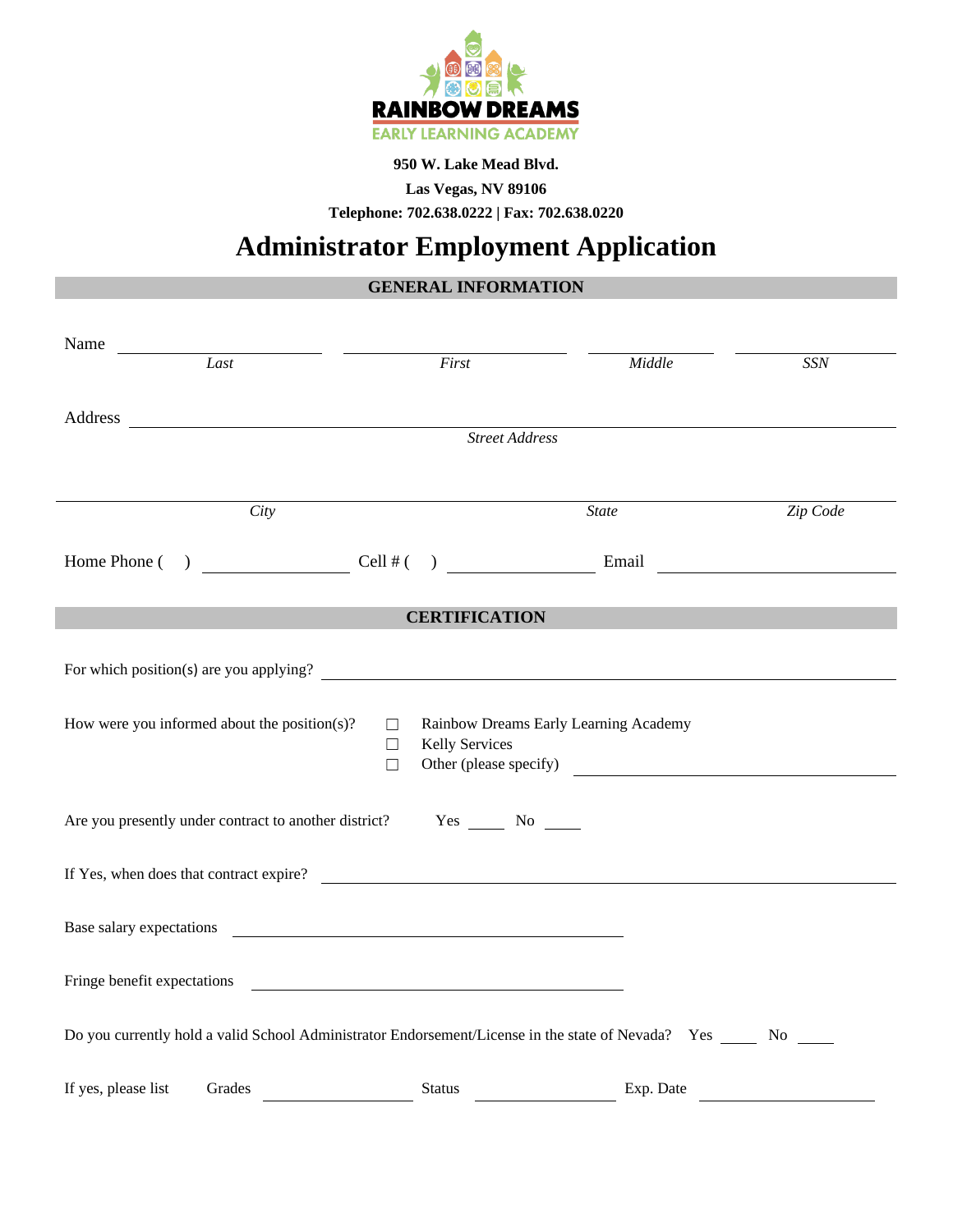Other Certifications – List by type and expiration date:

| Certification: | Exp. Date:<br>the control of the control of the |
|----------------|-------------------------------------------------|
| Certification: | Exp. Date:                                      |
| Certification: | Exp. Date:                                      |
| Certification: | Exp. Date:                                      |

### **EDUCATIONAL BACKGROUND**

|                           | <b>School or Institutions and Location</b> | Major/<br><b>Minor</b> | Diploma, Degree, or Credit Earned | <b>GPA</b> |
|---------------------------|--------------------------------------------|------------------------|-----------------------------------|------------|
| <b>High School</b>        |                                            |                        |                                   |            |
| <b>College/University</b> |                                            |                        |                                   |            |
| <b>College/University</b> |                                            |                        |                                   |            |
| <b>Graduate Studies</b>   |                                            |                        |                                   |            |
| <b>Graduate Studies</b>   |                                            |                        |                                   |            |

#### **ADMINISTRATIVE EXPERIENCE (Last five years) List Chronologically starting with most recent**

| <b>Employer</b> | City | <b>State</b> | <b>Position</b> | <b>Dates</b> |    |
|-----------------|------|--------------|-----------------|--------------|----|
|                 |      |              |                 |              | to |

Reason for leaving

| <b>Employer</b> | City | <b>State</b> | <b>Position</b> | <b>Dates</b> |    |  |
|-----------------|------|--------------|-----------------|--------------|----|--|
|                 |      |              |                 |              | to |  |

Reason for leaving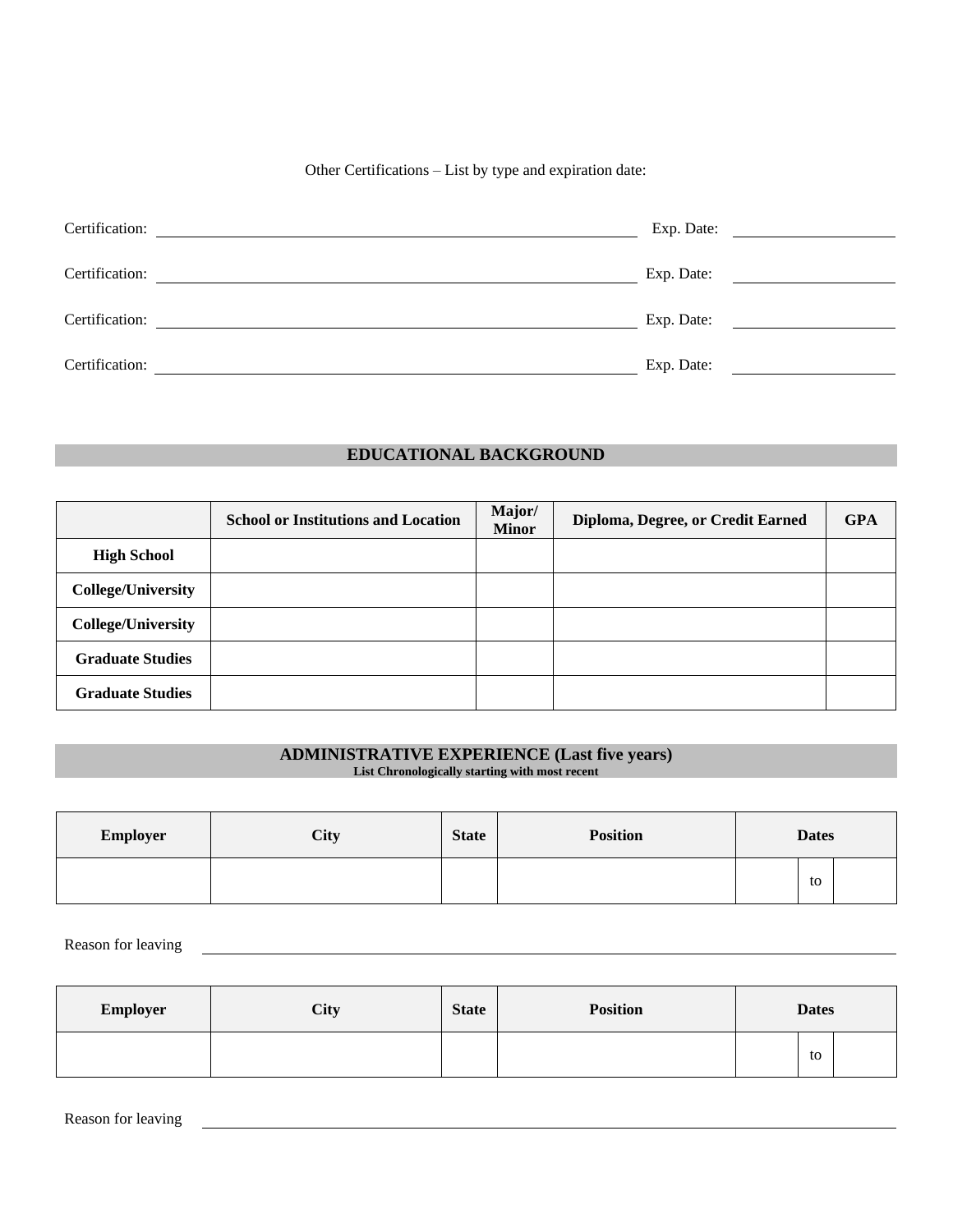| <b>Employer</b> | City | <b>State</b> | <b>Position</b> | <b>Dates</b> |    |
|-----------------|------|--------------|-----------------|--------------|----|
|                 |      |              |                 |              | to |

Reason for leaving

| <b>Employer</b> | City | <b>State</b> | <b>Position</b> | <b>Dates</b> |    |
|-----------------|------|--------------|-----------------|--------------|----|
|                 |      |              |                 |              | to |

Reason for leaving

#### **TEACHING EXPERIENCE**

<u> 1989 - Johann Barn, mars ann an t-Amhain Aonaich an t-Aonaich an t-Aonaich ann an t-Aonaich ann an t-Aonaich</u>

**List Chronologically starting with most recent**

| <b>Employer</b> | City | <b>State</b> | <b>Position</b> | <b>Dates</b> |    |  |
|-----------------|------|--------------|-----------------|--------------|----|--|
|                 |      |              |                 |              | to |  |

Reason for leaving

| Employer | City | <b>State</b> | <b>Position</b> | <b>Dates</b> |    |  |
|----------|------|--------------|-----------------|--------------|----|--|
|          |      |              |                 |              | to |  |

Reason for leaving

| <b>Employer</b> | City | <b>State</b> | <b>Position</b> | <b>Dates</b> |    |  |
|-----------------|------|--------------|-----------------|--------------|----|--|
|                 |      |              |                 |              | to |  |

Reason for leaving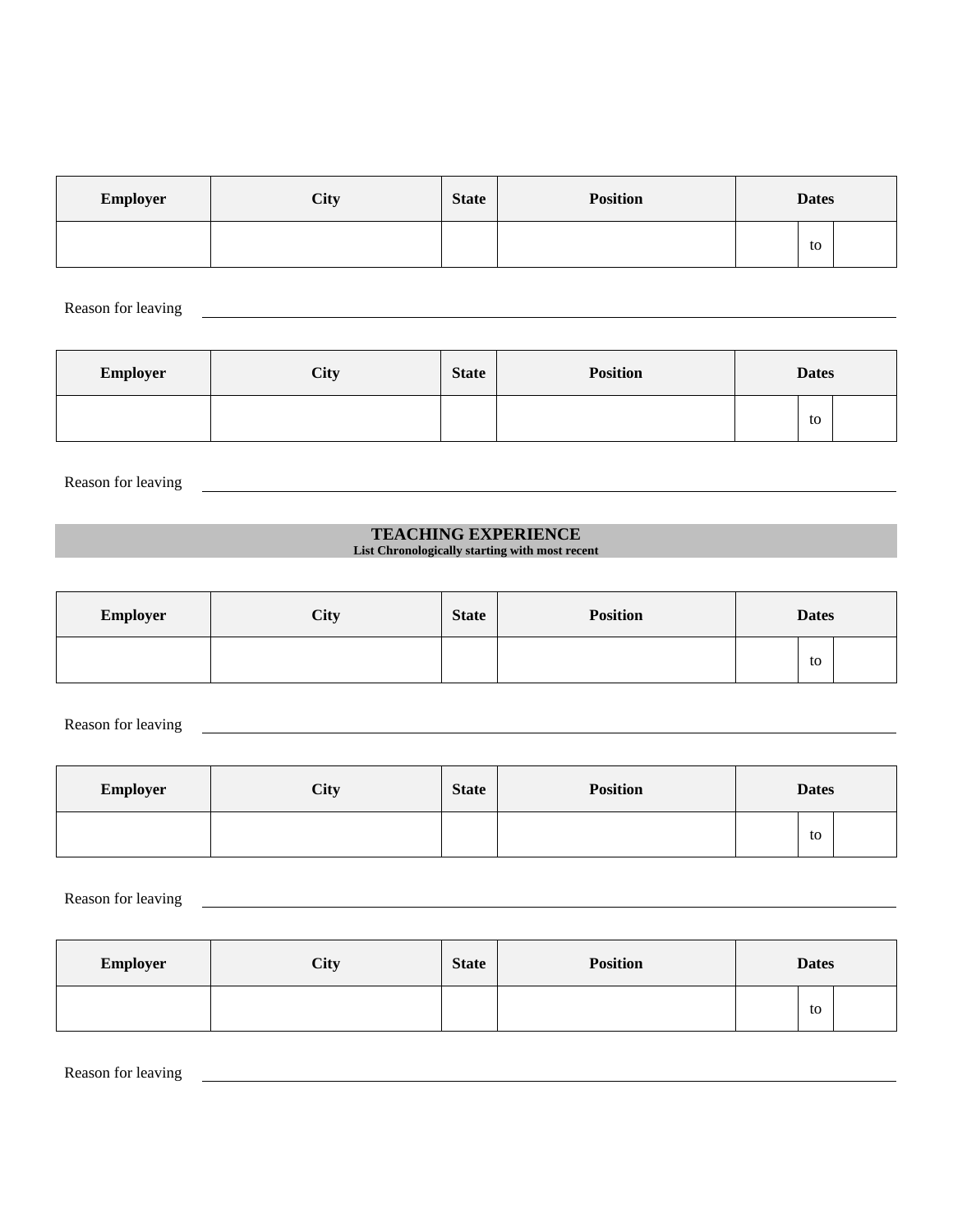| Employer | City | <b>State</b> | <b>Position</b> | <b>Dates</b> |    |
|----------|------|--------------|-----------------|--------------|----|
|          |      |              |                 |              | to |

Reason for leaving Theorem 2012 and 2012 and 2012 and 2012 and 2012 and 2012 and 2012 and 2012 and 2012 and 2012 and 2012 and 2012 and 2012 and 2012 and 2012 and 2012 and 2012 and 2012 and 2012 and 2012 and 2012 and 2012 a

| <b>Employer</b> | City | <b>State</b> | <b>Position</b> | <b>Dates</b> |    |  |
|-----------------|------|--------------|-----------------|--------------|----|--|
|                 |      |              |                 |              | to |  |

Reason for leaving

#### **SPECIAL RECOGNITION OR HONORS RECEIVED:**

#### **MEMBERSHIP IN PROFESSIONAL AND CIVIC ORGANIZATIONS:**

## **OTHER PROFESSIONAL EXPERIENCES OR ACHIEVEMENTS THAT HAVE HAD A POSITIVE IMPACT ON YOUR CAREER:**

**PLEASE DESCRIBE YOUR STRENGTHS IN THE AREA OF SCHOOL/COMMUNITY RELATIONS:**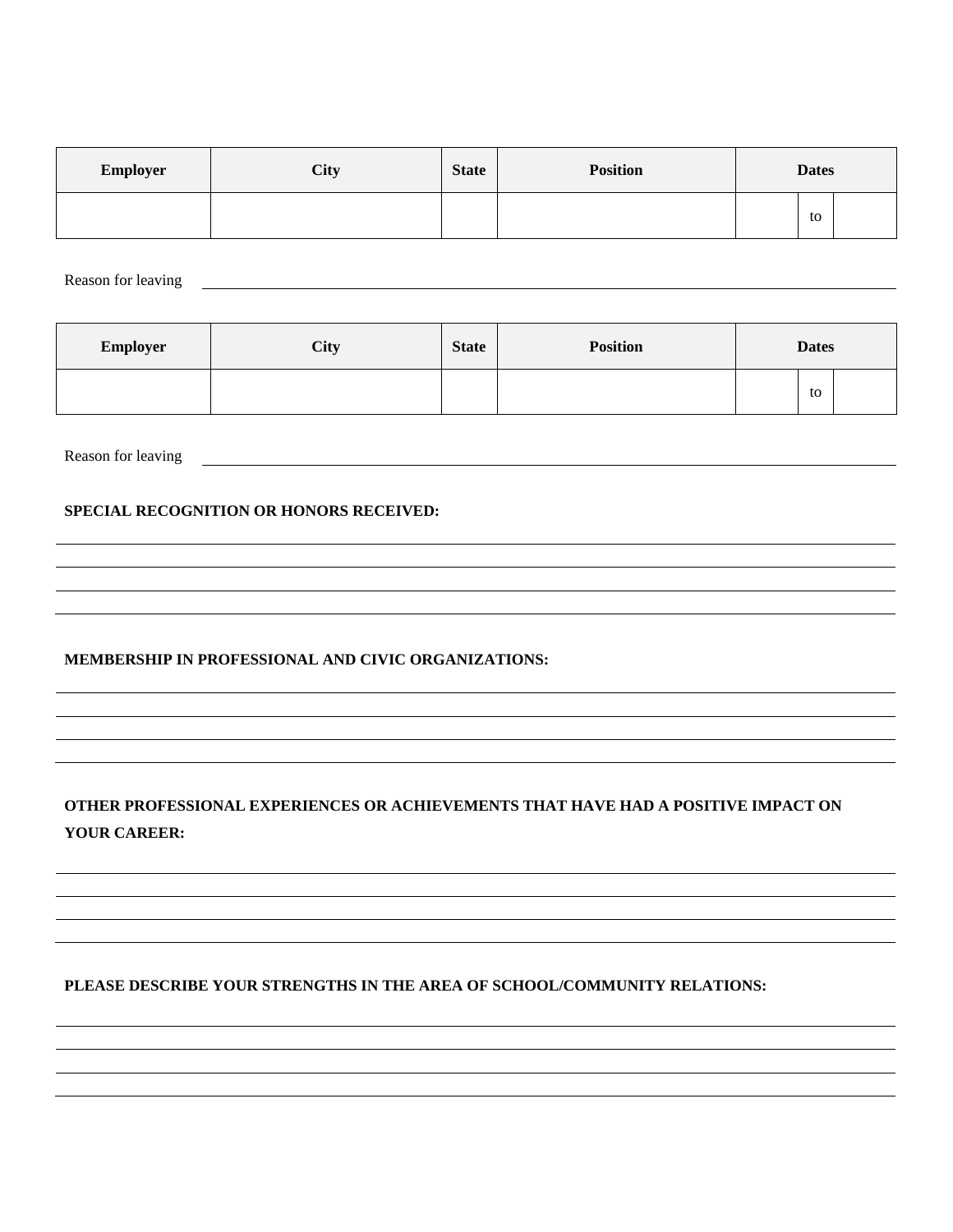#### **PLEASE DESCRIBE YOUR EDUCATIONAL PHILOSOPHY:**

#### **BACKGROUND INFORMATION**

**AT THE TIME OF EMPLOYMENT, YOUR FINGERPRINTS WILL BE RESEARCHED BY LOCAL, STATE AND FEDERAL LAW ENFORCEMENT AGENCIES. YOUR EMPLOYMENT WITH RAINBOW DREAMS EARLY LEARNING ACADEMY IS TEMPORARY AND PROBATIONARY PENDING SUCCESSFUL PROCESSING OF YOUR FINGERPRINTS. SEALED OR EXPUNGED RECORDS MUST BE REVEALED UNLESS THE RECORDS WERE EXPUNGED OR SEALED BY COURT ORDER IN NEVADA. YOUR OMISSION OF ANY CRIMINAL HISTORY MAY RESULT IN YOUR IMMEDIATE TERMINATION. THE FOLLOWING QUESTIONS MUST BE ANSWERED TRUTHFULLY:**

| Are you able to perform the essential tasks of the job for which you are applying?                                                                                            |     | Yes No             |
|-------------------------------------------------------------------------------------------------------------------------------------------------------------------------------|-----|--------------------|
| Have you ever been arrested, charged, or convicted of an offense other than a minor traffic violation?<br>(Note: DUI and DWI convictions are not minor and must be reported.) |     | $Yes \_\_ No \_\_$ |
| Have you ever been arrested for a felony?                                                                                                                                     |     | $Yes \_\_ No \_\_$ |
| Have you ever been charged with a felony?                                                                                                                                     |     | Yes No             |
| Have you ever been convicted of a felony?                                                                                                                                     |     | $Yes \t No$        |
| Have you ever been arrested (even if no contest or charges dropped or plead down) for a sex related<br>offense?                                                               |     | $Yes \_\_ No \_\_$ |
| Have you ever been charged (even if no contest or charges dropped or plead down) with a sex related<br>offense?                                                               |     | $Yes \_\_ No \_\_$ |
| Have you ever been convicted (even if no contest or charges dropped or plead down) of a sex related<br>offense?                                                               |     | Yes No             |
| Have you ever been arrested (even if no contest or charges dropped or plead down) for a drug<br>related offense?                                                              |     | $Yes \_\_ No \_\_$ |
| Have you ever been charged (even if no contest or charges dropped or plead down) with a drug<br>related offense?                                                              | Yes | N <sub>0</sub>     |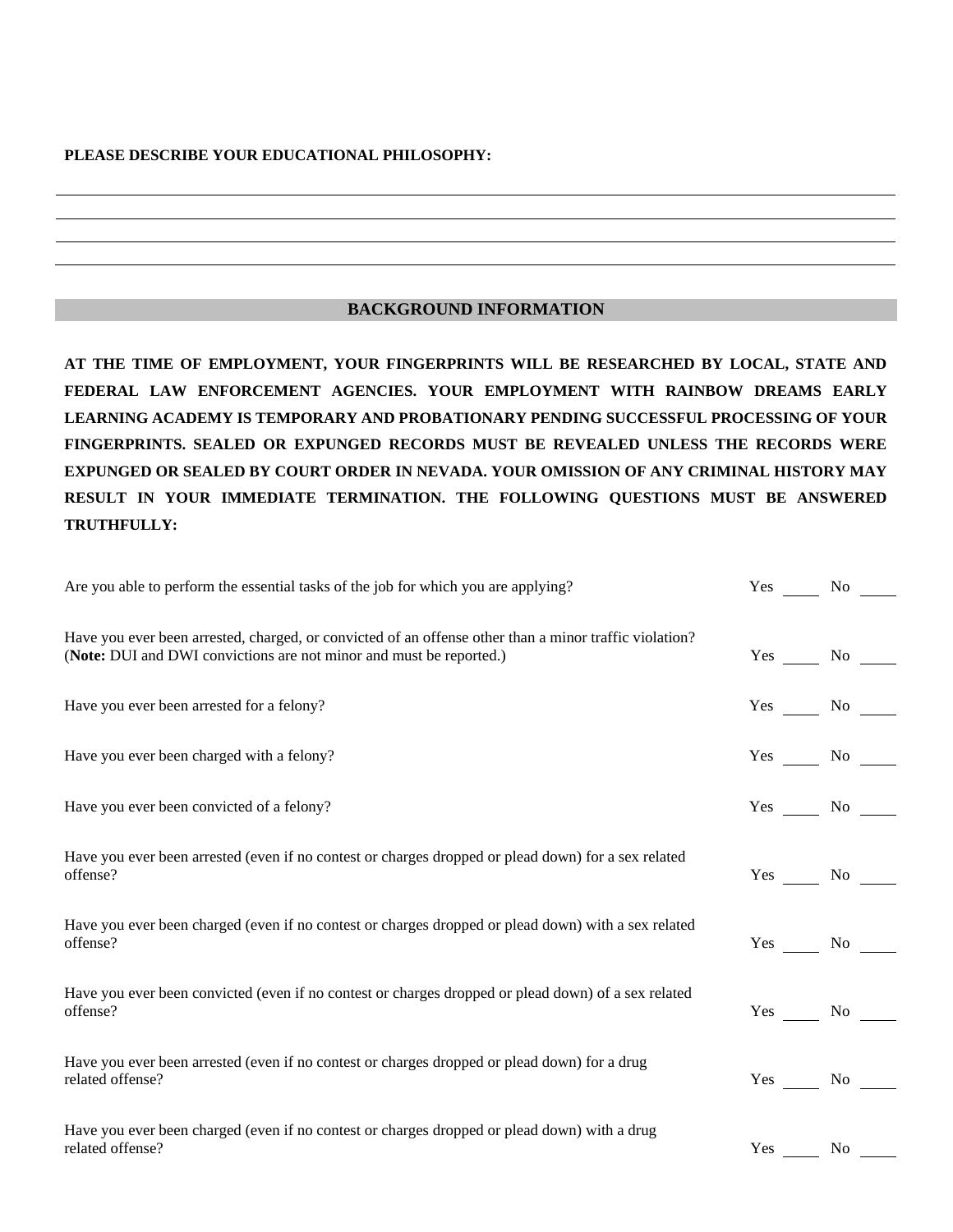| Have you ever been convicted (even if no contest or charges dropped or plead down) of a drug<br>related offense?            |                    | Yes No             |
|-----------------------------------------------------------------------------------------------------------------------------|--------------------|--------------------|
| Have you ever been arrested for committing an act of violence, including domestic violence?                                 | Yes No             |                    |
| Have you ever been charged with committing an act of violence, including domestic violence?                                 |                    | $Yes \t No$        |
| Have you ever been convicted of committing an act of violence, including domestic violence?                                 | $Yes \t No \t —$   |                    |
| Have you ever held a teaching or substitute teaching license that has been or is in the process of being<br>revoked?        |                    | $Yes \t No \t —$   |
| Have you ever been discharged, separated, or asked to resign from a position with a school district or any<br>other entity? |                    | $Yes \_\_ No \_\_$ |
| Have you ever been the subject of an investigation by a school district or any other entity?                                |                    | Yes No             |
| Have you ever had sanctions placed on your teaching certificate for any reasons?                                            |                    | Yes No             |
| Have you ever been denied a teaching certificate anywhere?                                                                  | Yes No             |                    |
| Are disciplinary actions currently pending anywhere against your certificate?                                               | $Yes \_\_ No \_\_$ |                    |
| Have you ever been issued an employment evaluation of any kind that denotes less-than-satisfactory<br>performance?          |                    | $Yes \t No \t$     |

**IF YOU ANSWER YES TO ANY OF THE QUESTIONS FROM TWO (2) THROUGH TWENTY-ONE (21), YOU MUST DIRECT A CONFIDENTIAL LETTER TO THE PRINCIPAL EXPLAINING THE SITUATION IN DETAIL. PLEASE INCLUDE COPIES OF ANY ARREST RECORD(S), AND ANY COURT DISPOSITIONS DOCUMENTS. NOTE: EXISTENCE OF A CRIMINAL RECORD DOES NOT CONSTITUTE AN AUTOMATIC BAR TO EMPLOYMENT.**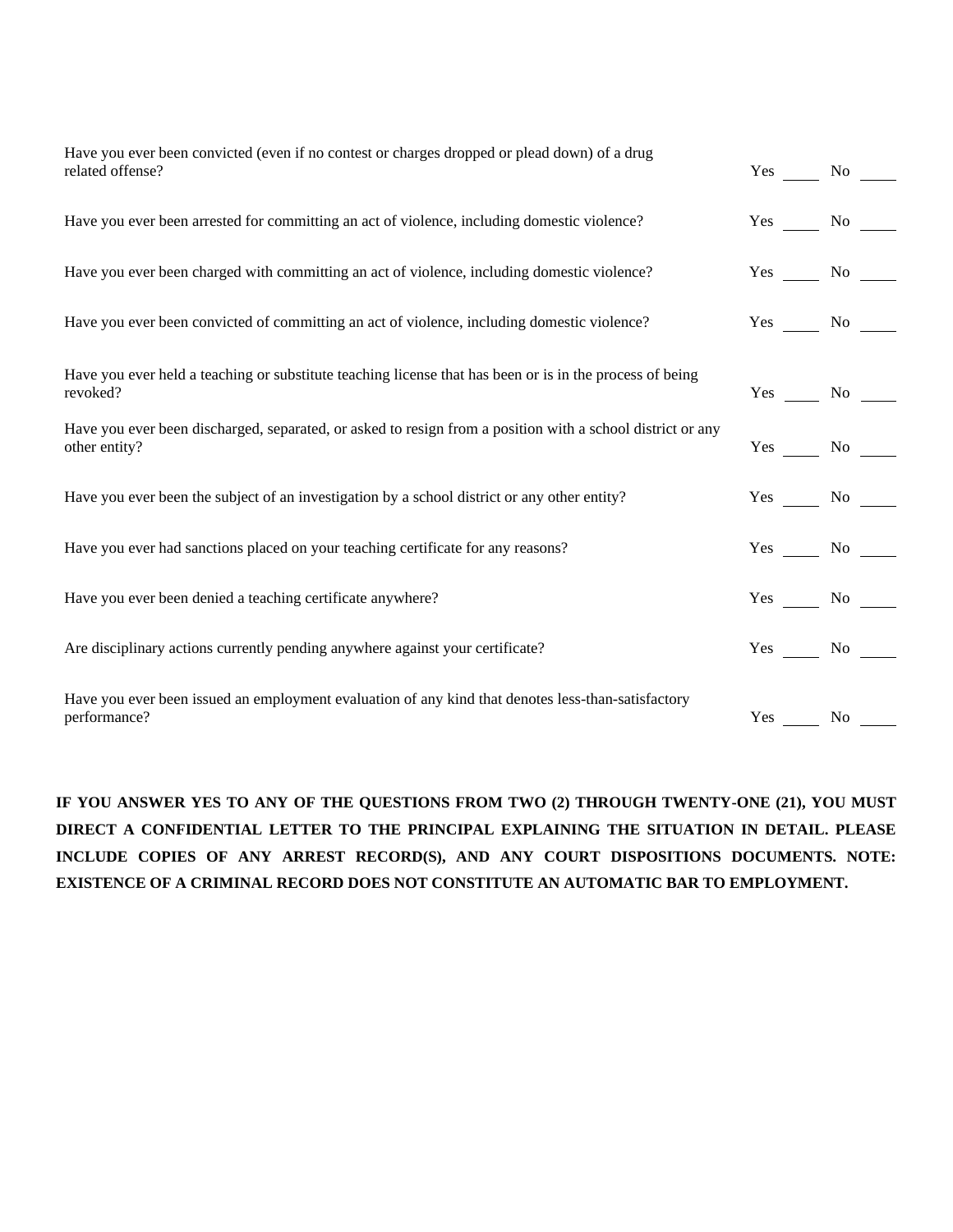## **PROFESSIONAL REFERENCES**

Please list the full name and contact information of three professional colleagues who have specific knowledge of your competency and qualifications for the position(s) applied for.

| Full Name: |                                                                                                                        | Official Position:                                                                                                                                                                                                            |
|------------|------------------------------------------------------------------------------------------------------------------------|-------------------------------------------------------------------------------------------------------------------------------------------------------------------------------------------------------------------------------|
|            |                                                                                                                        |                                                                                                                                                                                                                               |
| Company:   | <u> 2008 - Johann Stone, meil in der Stone aus der Stone anderen Stone aus der Stone anderen Stone anderen Stone a</u> | Phone: $\qquad \qquad$                                                                                                                                                                                                        |
| Address:   |                                                                                                                        |                                                                                                                                                                                                                               |
|            |                                                                                                                        |                                                                                                                                                                                                                               |
|            |                                                                                                                        |                                                                                                                                                                                                                               |
| Full Name: |                                                                                                                        | Official Position:                                                                                                                                                                                                            |
| Company:   | <u> 1990 - Johann Barbara, martin amerikan per</u>                                                                     | Phone: $($ )                                                                                                                                                                                                                  |
|            |                                                                                                                        |                                                                                                                                                                                                                               |
| Address:   | <u> 1989 - Johann Barn, mars eta bainar eta idazlea (h. 1989).</u>                                                     |                                                                                                                                                                                                                               |
|            |                                                                                                                        |                                                                                                                                                                                                                               |
| Full Name: | <u> 1990 - John Stein, Amerikaansk politiker (</u>                                                                     |                                                                                                                                                                                                                               |
|            |                                                                                                                        |                                                                                                                                                                                                                               |
| Company:   | <u> 1990 - Johann Barnett, fransk politiker (</u>                                                                      | Phone: $\qquad \qquad$                                                                                                                                                                                                        |
| Address:   | <u> 1989 - Johann Barbara, martin amerikan ba</u>                                                                      | E-Mail Address: New York Channel Address:                                                                                                                                                                                     |
|            |                                                                                                                        |                                                                                                                                                                                                                               |
| Full Name: |                                                                                                                        |                                                                                                                                                                                                                               |
|            | <u> 1980 - Johann Barn, mars and de Brasilian (b. 1980)</u>                                                            |                                                                                                                                                                                                                               |
| Company:   | <u> 1990 - Johann Barbara, martin amerikan personal (</u>                                                              | Phone: $\qquad \qquad$                                                                                                                                                                                                        |
| Address:   |                                                                                                                        |                                                                                                                                                                                                                               |
|            |                                                                                                                        | E-Mail Address: The Mail Address and the Mail Address and the Mail Address and the Mail Address and the Mail Address and the Mail Address and the Mail Address and the Mail Address and the Mail Address and the Mail Address |